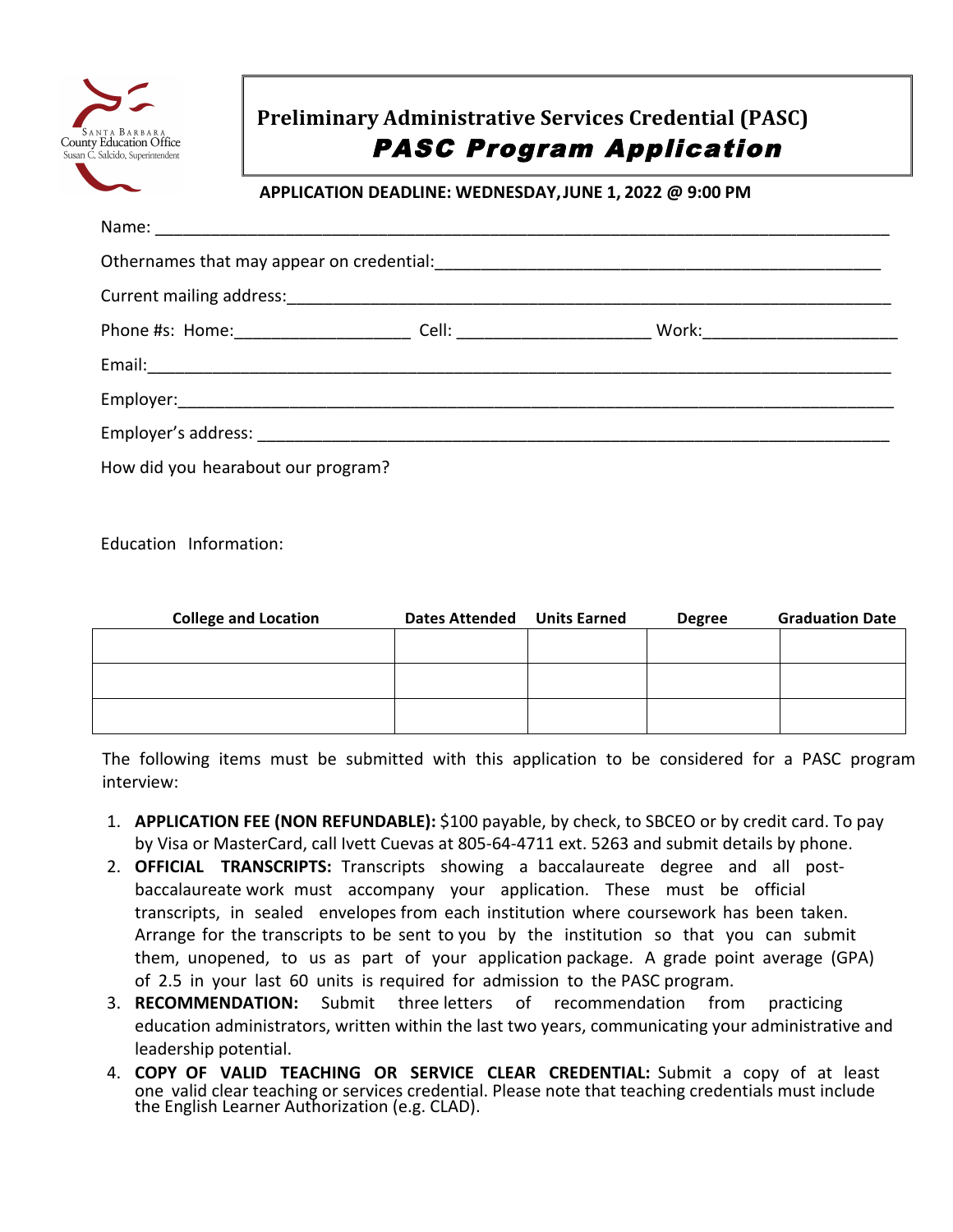

- **5. BASIC SKILLS REQUIREMENT:** Provide evidence that you have met the basic skills requirement by submitting proof (e.g. Passing scores on CBEST, CSET, etc.).
- 6. **VERIFICATION OF EXPERIENCE:** Submit Verification of Work Experience form confirming your successful completion of at least five years of full-time experience in public schools, nonpublic schools, or private schools of equivalent status. Please call for more information if you have less than five years experience from one employing agency or less than five years total.
- 7. RESUME: Include a copy of your most current resume demonstrating five years of qualifying certificated experience.
- 8. **STATEMENT OF INTENT:** Write a 1-2 page statement that addresses why you want to enter the administrative field, experiences that have prepared you for work as an administrator, and how you are meeting the needs of California's diverse population in your current job assignment.

The following will be scheduled after a complete application packet has been submitted:

**INTERVIEW & WRITING SAMPLE:** SBCEO staff will contact you to schedule an appointment for a brief interview. Interviews are tentatively scheduled for June 2022.

 with this application is true and accurate. I will keep the SBCEO informed of changes in my status, address, telephone number and name. In accordance with the Family Rights and Privacy Act of 1974, effective November 19, 1974, all files maintained on a participant are to be available for perusal by the participant. To the best of my knowledge, all information I have provided herein and materials associated 

**Signature of Applicant Date** 

## **Submit completed application packet by Wednesday, June 1, 2022 to:**

\_\_\_\_\_\_\_\_\_\_\_\_\_\_\_\_\_\_\_\_\_\_\_\_\_\_\_\_\_\_\_\_\_\_\_\_\_\_\_\_\_\_\_ \_\_\_\_\_\_\_\_\_\_\_\_\_\_\_\_\_\_\_\_\_\_\_

 P.O. Box 6307 SBCEO Leadership Support Services Attn: Ellen Barger Santa Barbara, CA 93160-6307